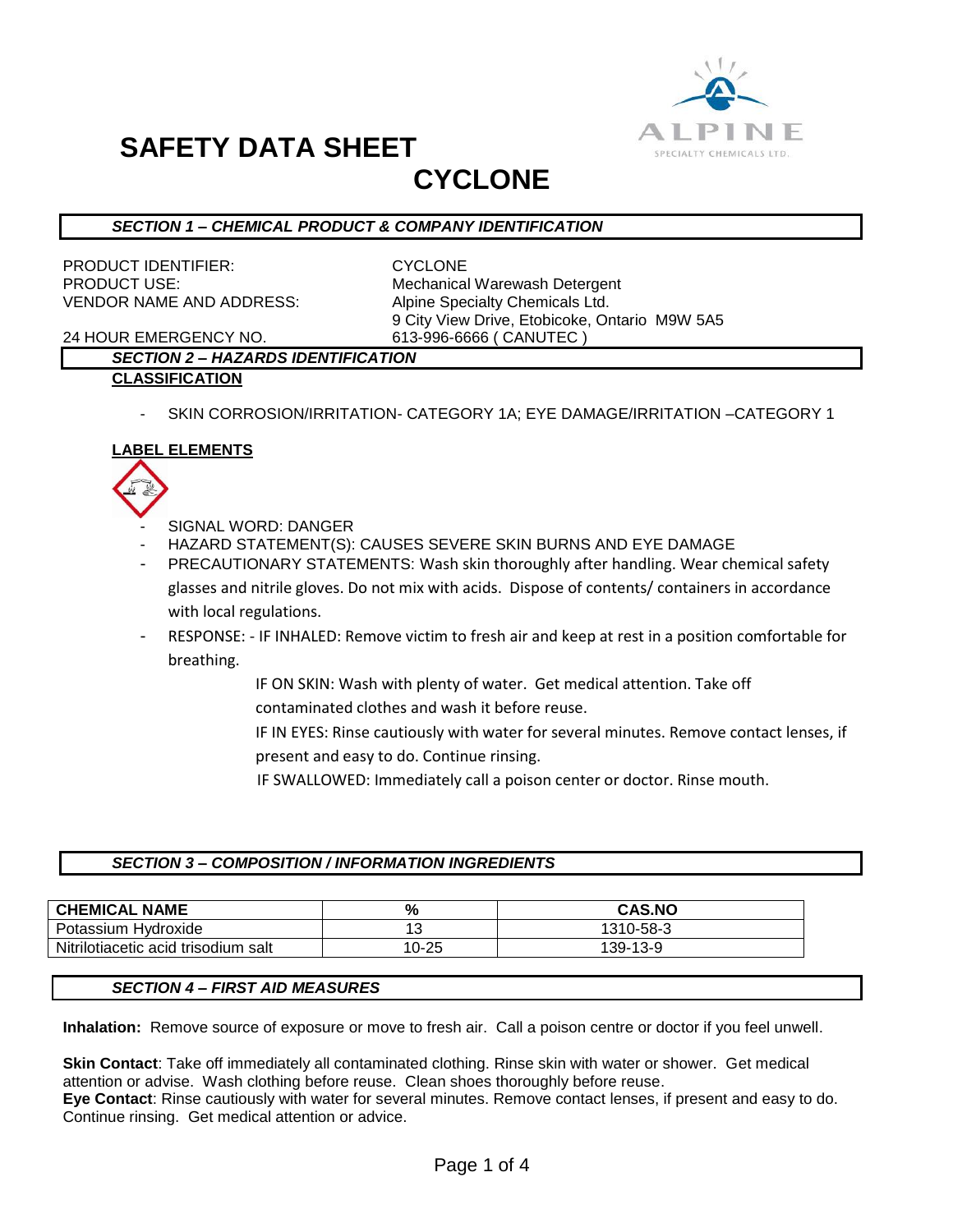# **SAFETY DATA SHEET**

### **CYCLONE**

**Ingestion**: Immediately call a Poison Centre or doctor. Do not induce vomiting.

**Note to physician**: Treat symptomatically, no specific antidote. See toxicological information (section 11)

#### *SECTION 5 – FIRE FIGHTING MEASURES*

**Extinguishing Media:**

**Suitable Extinguishing Media:** Use water spray, fog or foam.

**Unsuitable Extinguishing Media:** None known

 **Specific hazards arising from the product:** No specific fire or explosion hazard.

**Hazardous thermal decomposition products:** Decomposition products may include the following materials: carbon dioxide, carbon monoxide, nitrogen oxides.

**Advice for fire-fighters:** Not available.

#### *SECTION 6 – ACCIDENTAL RELEASE MEASURES*

**Personal precautions, protective equipment and emergency procedures:**

Wear suitable protective clothing. Wear eye/face protection.

**Environmental precautions:** Do not allow to enter drains, sewers or watercourses. Advise Authorities if spillage has entered water course or sewer or has contaminated soil or vegetation**.** 

**Methods and materials for containment and cleaning up**: Use a water rinse for final clean-up.

#### **Reference to other sections See also Section 8.**

#### *SECTION 7 – HANDLING AND STORAGE*

**Precautions for safe handling**: Ventilate adequately, otherwise wear an appropriate breathing apparatus. Avoid contact with eyes, skin or clothing. Wash thoroughly after handling.

**Storage Procedures**: Keep containers closed when not in use. Store between the following temperatures: 15 to 40°C.

#### *SECTION 8 – EXPOSURE CONTROLS/PERSONAL PROTECTION*

|                                        | <b>ACGIH TLV</b>   |      | <b>OSHA PEL</b>        |         | AIHA WEEL              |                     |
|----------------------------------------|--------------------|------|------------------------|---------|------------------------|---------------------|
| <b>CHEMICAL NAME</b>                   | TWA                | STEL | TWA                    | Ceiling | 8 hour TWA             | Short term TWA<br>© |
| Potassium Hydroxide                    | $2 \text{ mq/m}^3$ |      | $2$ ma/ m <sup>3</sup> |         | $2$ ma/ m <sup>3</sup> |                     |
| Nitrilotiacetic acid<br>trisodium salt | Not available      |      | Not available          |         | Not available          |                     |

ACGIH= American Conference of Governmental Industrial Hygienists. TLV = Threshold Limit Value. TWA = Timeweighted Average. STEL = Short-term Exposure Limit OSHA = US Occupational Safety and Health Administration. PEL = Permissible Exposure Limits. AIHA = AIHA Guideline Foundation. WEEL = Workplace Environmental Exposure Limit.

**Appropriate Engineering Control**: Good general ventilation should be sufficient to control worker exposure to airborne contaminants.

#### **Individual Protection Measure:**

**Eye/Face Protection:** Do not get into eyes. Wear chemical safety goggles.

**Skin Protection:** Prevent all skin contact, wear nitrile gloves.

**Respiratory protection**: Not required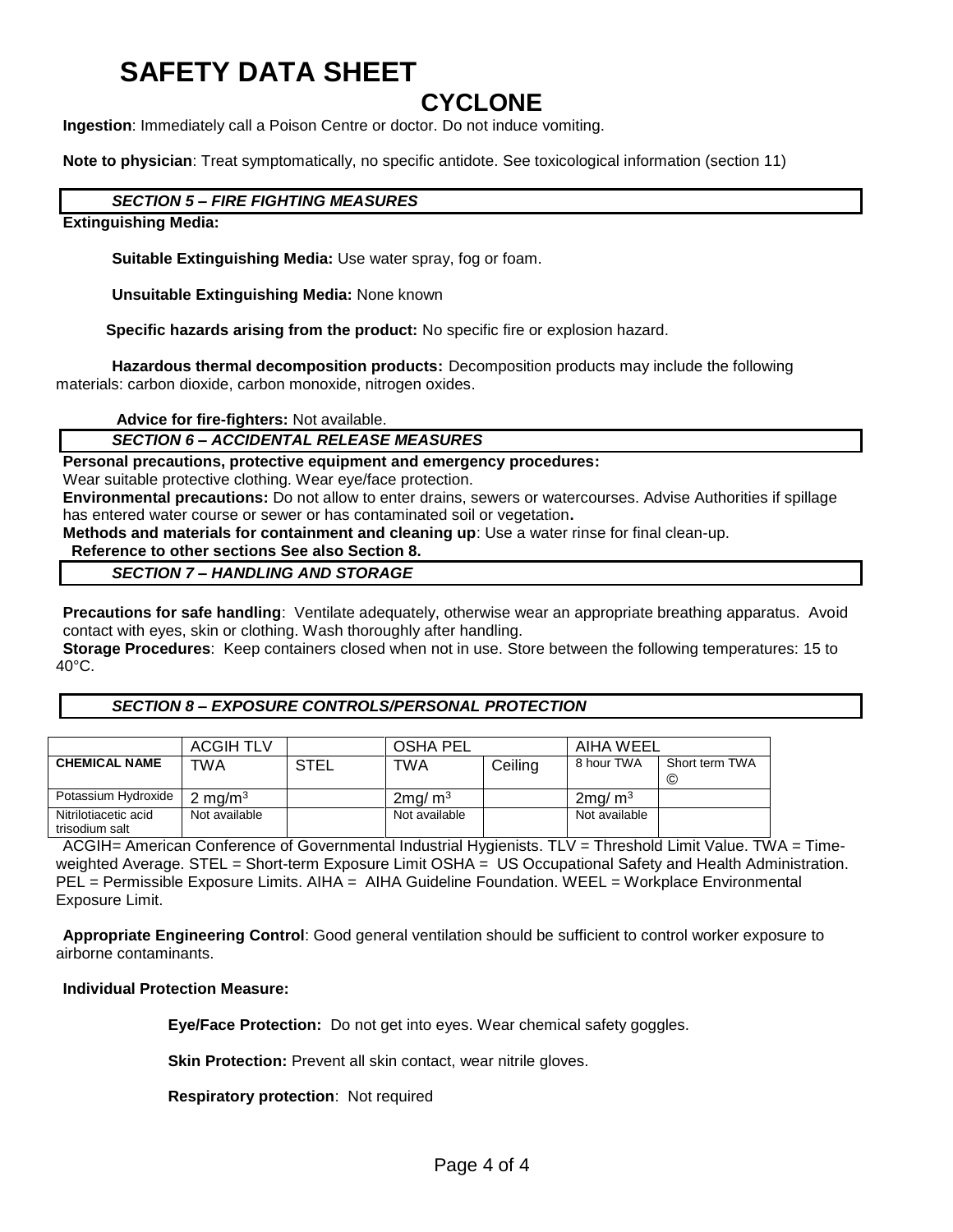# **SAFETY DATA SHEET**

| Appearance:                                  | Liquid, red colour.             |                 |
|----------------------------------------------|---------------------------------|-----------------|
| Odour:                                       | <b>Odourless</b>                |                 |
| $pH$ :                                       | 14 (100 %)                      |                 |
| <b>Melting Point:</b>                        | Not available                   |                 |
| <b>Boiling point:</b>                        | > 100 °C                        |                 |
| <b>Flash Point:</b>                          | Not available                   |                 |
| <b>Evaporation Rate:</b>                     | Not available                   |                 |
| <b>Flammability:</b>                         | Not available                   |                 |
| <b>Explosive Limit:</b>                      | Not available                   |                 |
| <b>Relative Density:</b>                     | Approx. = $1.20$ (Water = $1$ ) |                 |
| <b>Viscosity:</b>                            | Not available                   |                 |
| <b>Solubility in water:</b>                  | Soluble                         |                 |
| Auto ignition temperature                    | Not available                   |                 |
| <b>SECTION 10 - STABILITY AND REACTIVITY</b> |                                 |                 |
| <b>STABILITY:</b>                            |                                 | <b>Stable</b>   |
| <b>INCOMPATIBILITY:</b>                      |                                 | Acids           |
| HAZARDOUS DECOMPOSITION PRODUCTS:            |                                 | None            |
| HAZARDOUS POLYMERIZATION:                    |                                 | Will not occur. |

**CYCLONE**

#### *SECTION 9 – PHYSICAL AND CHEMICAL PROPERTIES*

#### *SECTION 11 – TOXICOLOGICAL INFORMATION*

| <b>Chemical Name</b>                | $\mathsf{L}\mathsf{C}50$ | LD50                          | LD50_<br>dermal    |
|-------------------------------------|--------------------------|-------------------------------|--------------------|
| Potassium Hydroxide                 | 80<br>mq/l<br>daphnia    | 273 ma/ka<br>rat              | 2000 ma/ka         |
| Nitrilotiacetic acid trisodium salt | Not Available            | $>5000$ mg/kg $\prime$<br>rat | >5000 ma/ka<br>rat |

CONDITIONS TO AVOID: Contact with acids will generate heat.

**Routes of exposure:** Skin contact, Eye contact, Ingestion.

**Eye contact**: Material will cause chemical burns. May cause permanent damage if eye is not immediately irrigated.

**Skin contact**. Material will cause chemical burns.

**Inhalation**: Material will cause coughing and respiratory tract irritation.

#### **Acute toxicity**:

**Eye contact:** Causes serious eye damage.

**Skin contact:** Causes severe skin burns

**Inhalation:** Causes respiratory irritation**.**

**Ingestion:** Causes burns to mouth, throat and stomach.